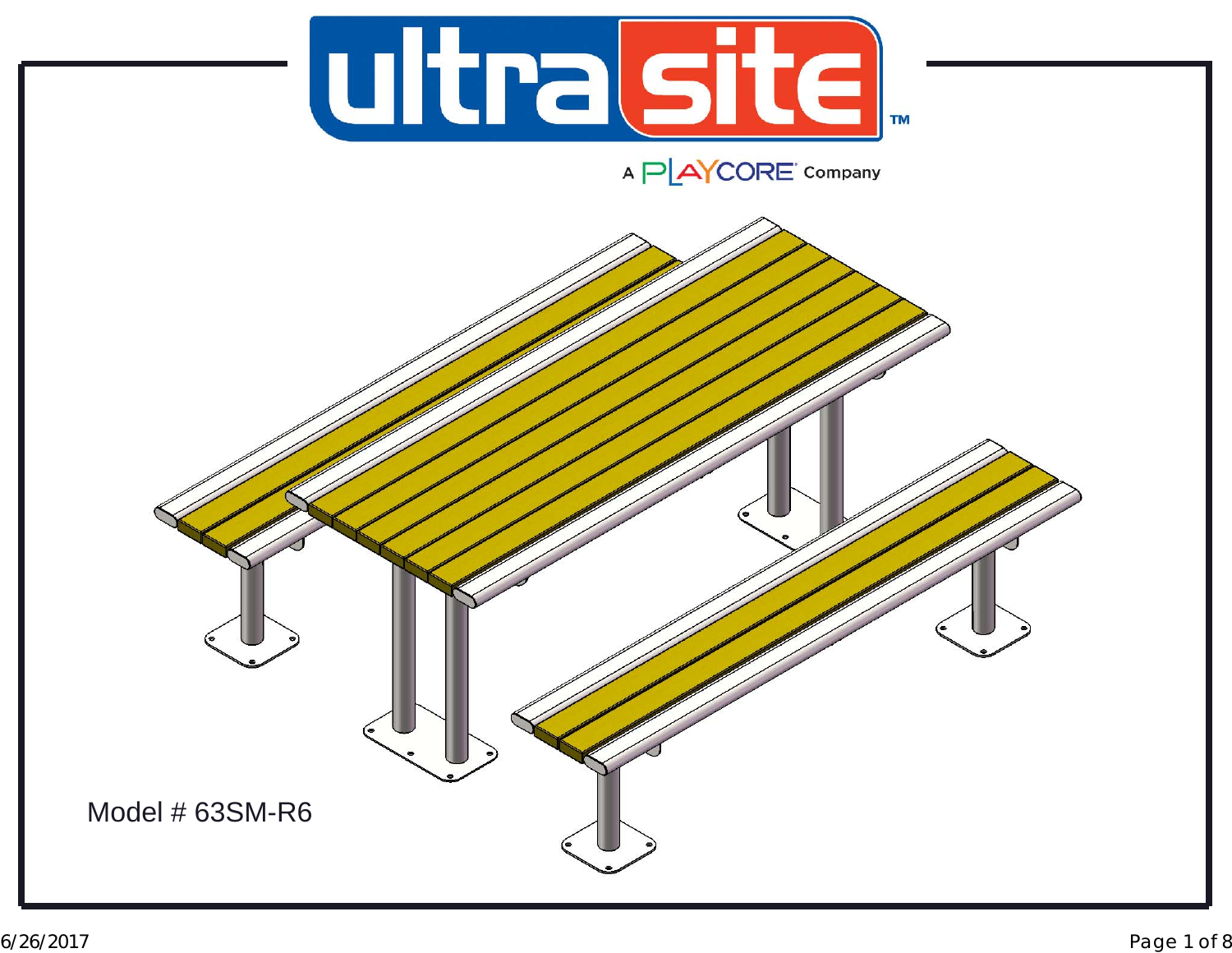

A P AYCORE' Company

1675 Locust StreetRed Bud, IL 62278 Phone: 618-282-8200Fax: 618-282-8202

## **WARRANTY & TERMS**

**WARRANTY: 5 Year Limited Warranty on Thermoplastic coated elements.** Ultra Play guarantees all items for one full year to be free of defects in workmanship or materials when installed and maintained properly. We agree to repair or replace, any items determined to be defective. Items specifically not covered by this warranty include vandalism, man made or natural disasters, lack of maintenance, normal weathering or wear and tear due to public abuse.

 Damages or loss in transit is the responsibility of the carrier, whether visible or concealed. It is the responsibility of the recipient to assure that the order is received complete. Before signing the delivery receipt, inspect the shipment immediately and completely. Note any damages or shortages on the bill of lading. Damage reports must be filed within 10 days. Ultra Play is NOT responsible for damages or loss in transit. Title to all goods passes to the customer at the time of shipment. Ultra Play will assist in filing claims if the freight arrangements were made by Ultra Play at your request.

**CANCELLATIONS AND RETURNS:** Cancellations are only accepted with approval of Ultra Play. No merchandise shall be returned without a Return Goods Authorization number which is issued by customer service. Any authorized merchandise must be carefully packed and received in saleable condition. A restocking charge of up to 25% will be applied to all returned goods when the error is not the fault of Ultra Play. All returns must be shipped freight prepaid.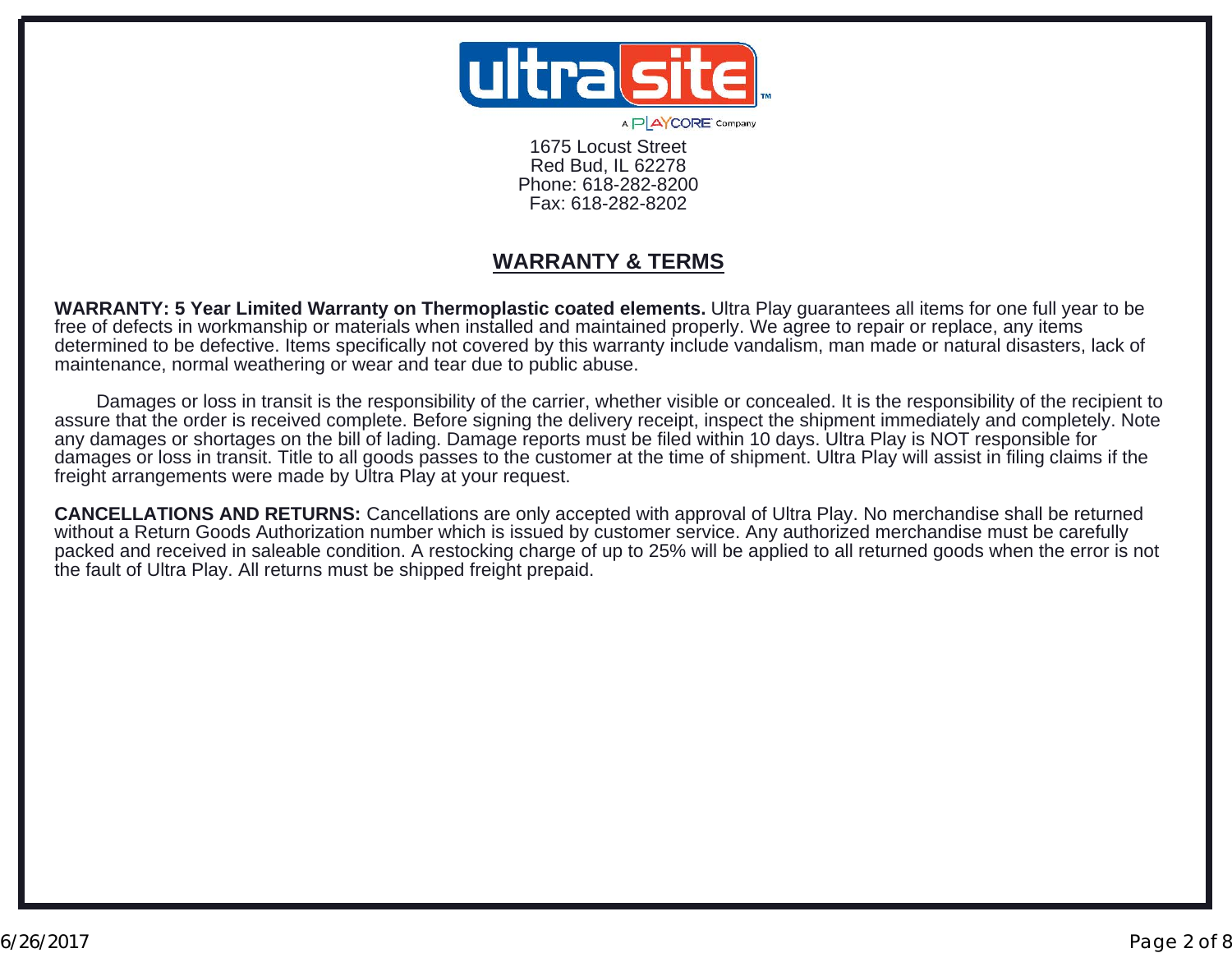

### *SAFETY WARNINGS & EQUIPMENT INSPECTION*

- •Owners and installers please note these safety warnings and make use of this checklist on a regular basis.
- •Follow installation instructions when erecting equipment.
- • Ground surfaces around equipment should be restored as needed. Concrete footings should never be exposed. Surface depth should comply with ASTM and CPSC specifications.
- •Check for and repair damage caused by wear or vandalism, a major factor in injury causing situations.
- • All protruding bolts should be covered or cut off and finished smooth. Sharp edges on pipes should be capped or removed. Check for bent, broken, or severly worn pipe, and replace.
- •All equipment should be free of rust and repainted whenever necessary to deter rusting.
- • We provide our customers with layout sheets and installation instructions. Please keep on file the specifications sheet that contains the listing of every part used.
- •Never add components not intended for use with this product.
- •Regular maintenance is necessary in this and all park and recreational equipment to insure the safety of the user.
- •Note: Proper maintenance of equipment requires regular tightening of all bolts, nuts, and setscrews.
- •Note: Regular checking of all parts, castings, etc. should be made. If a part is broken or worn, it shoud be replaced immediatly.
- •Check to be sure all fittings are tight and that bars and pipes do not move.
- • Replace all worn S-hooks. S-hooks must be completely closed. Failure to close S-hooks can result in serious injury to the user. NEVER reuse S-hooks.
- •Test for free movement of swing hanger and other moving attached parts.
- •Check for worn chains and replace them.
- •A soft resilient surface should be placed under all swings extending at least twice the height of the top rail both front and back.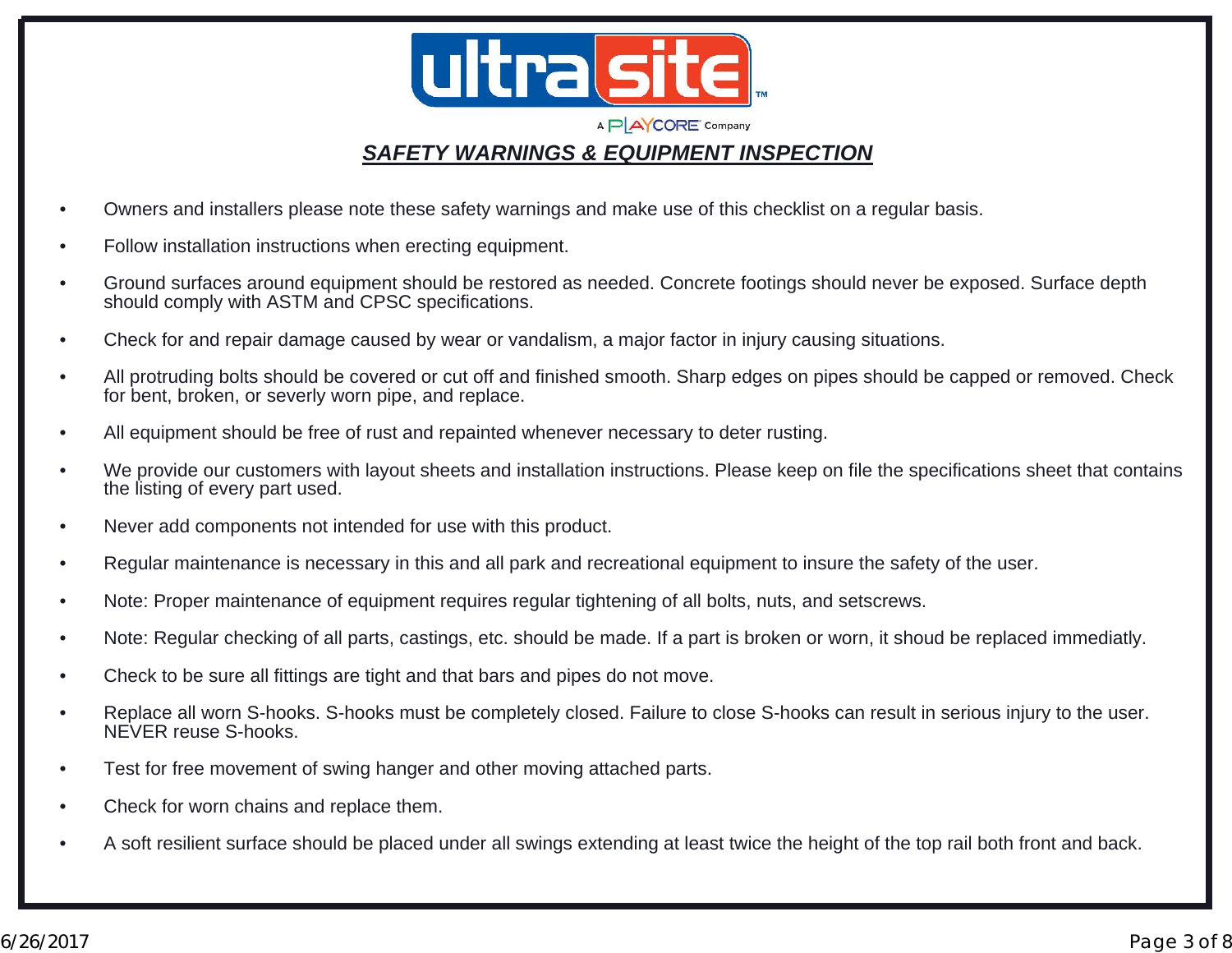## HARDWARE





800-45-ULTRA www.ultra-site.com

6/26/2017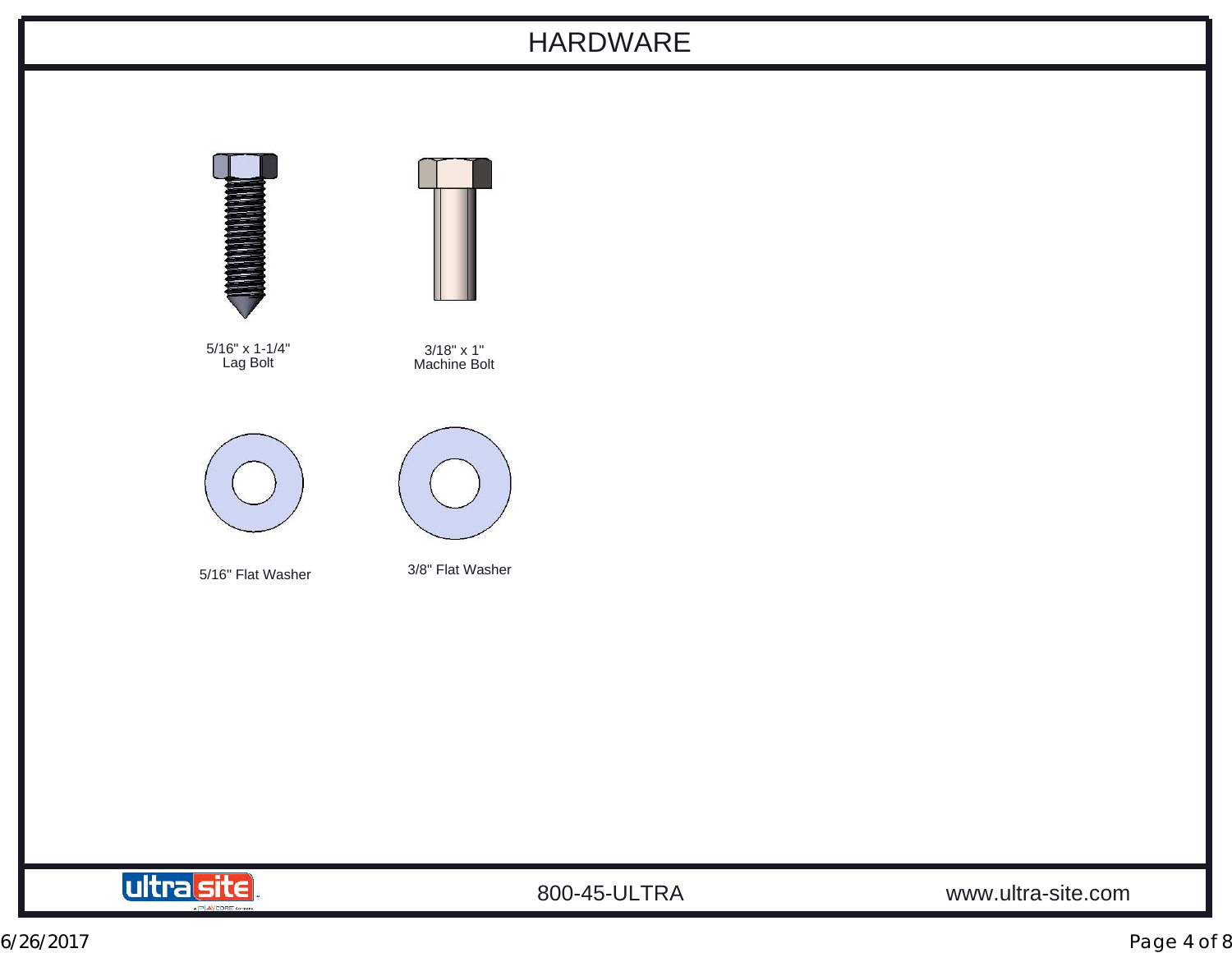# TOOLS REQUIRED











800-45-ULTRA www.ultra-site.com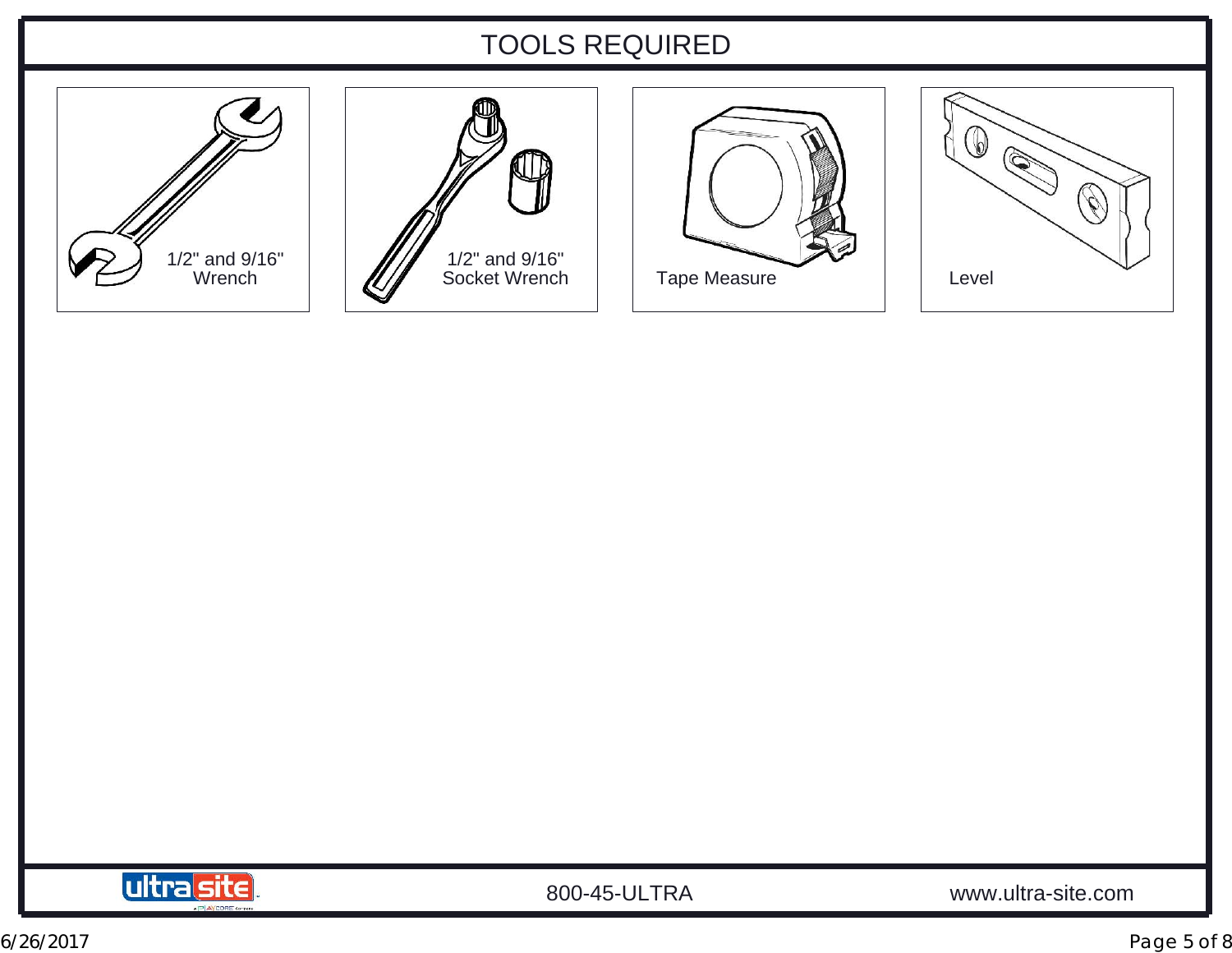# ULTRA SITE PRODUCT SPECIFICATIONS

#### **63SM-R6SURFACE MOUNT PICNIC TABLE**

Seats & Top: 2x4 planks are made from a minimum of 96% post-consumer or post-industrial recycled plastic. Contains UV stabilizers to prevent fading. End Planks are made from 1-1/2" x 3-1/2" steel oval tubing.

Frame: 2-3/8" x 12 gauge structural steel tubing. Seat and Top supports are fabricated from 3/16" angle. All electrically MIG welded.

Frame Coating: Metal is sandblasted to near white condition. Coated with zinc rich epoxy primer and top coated with electrostatic powdercoat, oven cured.

Hardware: All fasteners are zinc coated.

Overall Dimensions: 30" H x 68-1/2" D x 72" W. Seat is 18" high.

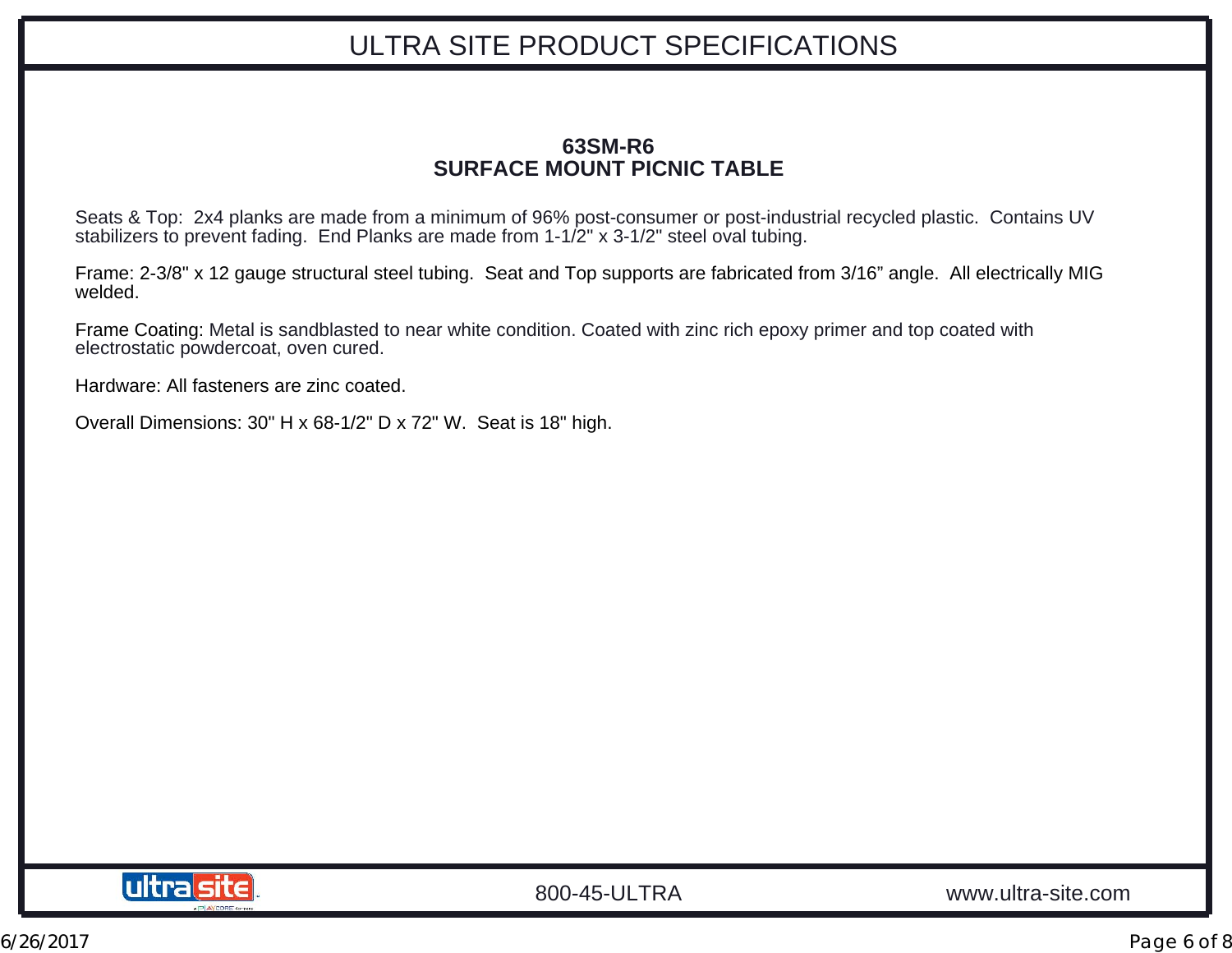# COMPONENTS

| Attach the 6' Recycled Planks and Oval |  |  |  |
|----------------------------------------|--|--|--|
| Tube Planks to the 63 Frames using     |  |  |  |
| specified hardware.                    |  |  |  |

| <b>ITEM</b><br>NO. | <b>PartNo</b>                                                                           | <b>DESCRIPTION</b>                                                                                                                                                                                           | OTY. |  |
|--------------------|-----------------------------------------------------------------------------------------|--------------------------------------------------------------------------------------------------------------------------------------------------------------------------------------------------------------|------|--|
| 1                  | P-01-01-0439                                                                            | 63 Series SM Table Leg                                                                                                                                                                                       | 2    |  |
| $\mathbf{2}$       | P-01-01-0438                                                                            | 63 Series SM Seat Leg                                                                                                                                                                                        | 4    |  |
| 3                  | <b>BRN72-2x4-LB,</b><br><b>CDR72-2x4-LB,</b><br><b>GRN72-2x4-LB,</b><br>or GRY72-2x4-LB | 2 x 4 Brown Recycled Bench Plank-Lag Bolts (6'),<br>2 X 4 Cedar Recycled Bench Plank-Lag Bolts (6'),<br>2 x 4 Green Recycled Bench Plank-Lag Bolts(6'),<br>or 2 x 4 Grey Recycled Bench Plank-Lag Bolts (6') | 10   |  |
| 4                  | P-01-01-0674                                                                            | 63/64 Series Seat Channel                                                                                                                                                                                    | 2    |  |
| 5                  | 33-05-0034                                                                              | 5/16" x 1-1/4" lag bolt, SS                                                                                                                                                                                  | 30   |  |
| 6                  | 33-02-0007                                                                              | 5/16" SS Washer                                                                                                                                                                                              | 30   |  |
| 7                  | 33-06-0056                                                                              | 3/8" x 1" Machine Bolt (SS)                                                                                                                                                                                  | 18   |  |
| 8                  | 33-02-0008                                                                              | 3/8" Flat Washer (SS)                                                                                                                                                                                        | 18   |  |
| 9                  | P-01-01-0675                                                                            | 63/63 Series Center Channel                                                                                                                                                                                  | 1    |  |
| 10                 | 01-01-0664                                                                              | 6' Oval Tube                                                                                                                                                                                                 | 6    |  |
| RN UD              |                                                                                         |                                                                                                                                                                                                              |      |  |

AP AYCORE COTP

**2**

**5**

**6**

**7**

**10**

**8**

**93 41**

> Recommended Surface Mount Hardware: 3/8" x 3-1/2" Concrete Expansion Anchor Bolts (Not Included)

800-45-ULTRA www.ultra-site.com